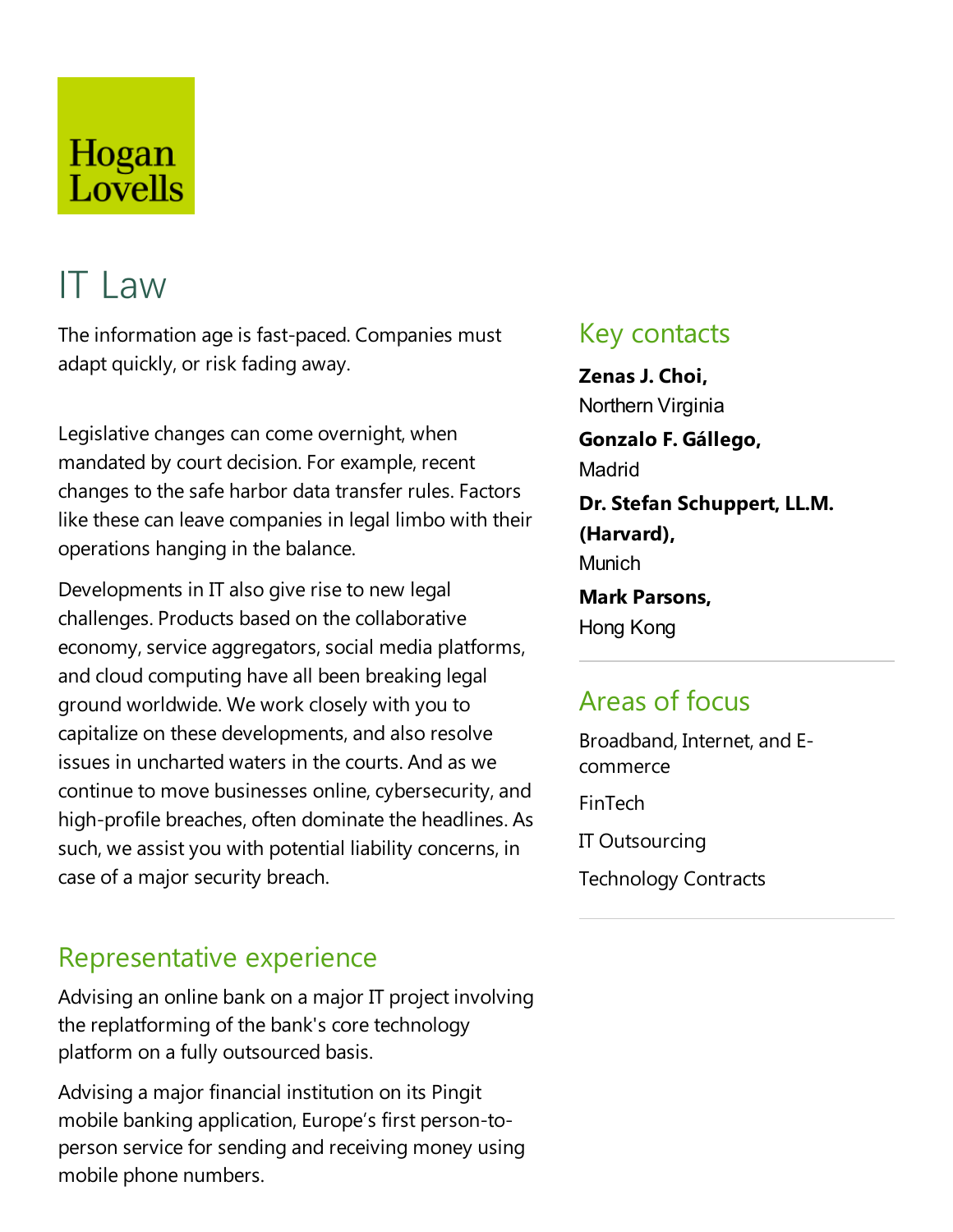Advising a bank on an agreement with a mobile service provider to provide a near-field contactless payment service through mobile handsets.

Assisting a global mediacompany and its affiliates in drafting and negotiating agreements for outsource development, operation, and maintenance of a mobile payment processing platform.

Advising ITV on a renegotiation and extension of critical technology services arrangements for the playout of all of its television channels, including an innovative risk sharing solution.

Advising a provider of cloud-enabled enterprise hosting and application management services on the localization of Master Services and Reseller Agreements for use in other jurisdictions.

Advising on a global IT outsourcing transaction for Textron Inc. worth approximately US\$1.1bn over a 10 year term.

Assisting a construction and engineering company on four multijurisdictional IT and telecoms outsourcing projects, including negotiating framework agreements with the supplier and deployment of local agreements.

Advising an entertainment provider on the negotiation of services agreements with developers of various webbased applications and data products.

Defending an insurance and healthcare company in litigation alleging breach of an open source license and patent infringement claims, in the Northern District of California.

## Latest thinking and events

#### Press Releases

Hogan Lovells welcomes the New Year with 27 new partner and 71 new counsel promotions

#### **Brochures**

Guide on Internal Investigations in Germany 2021

#### Webinar